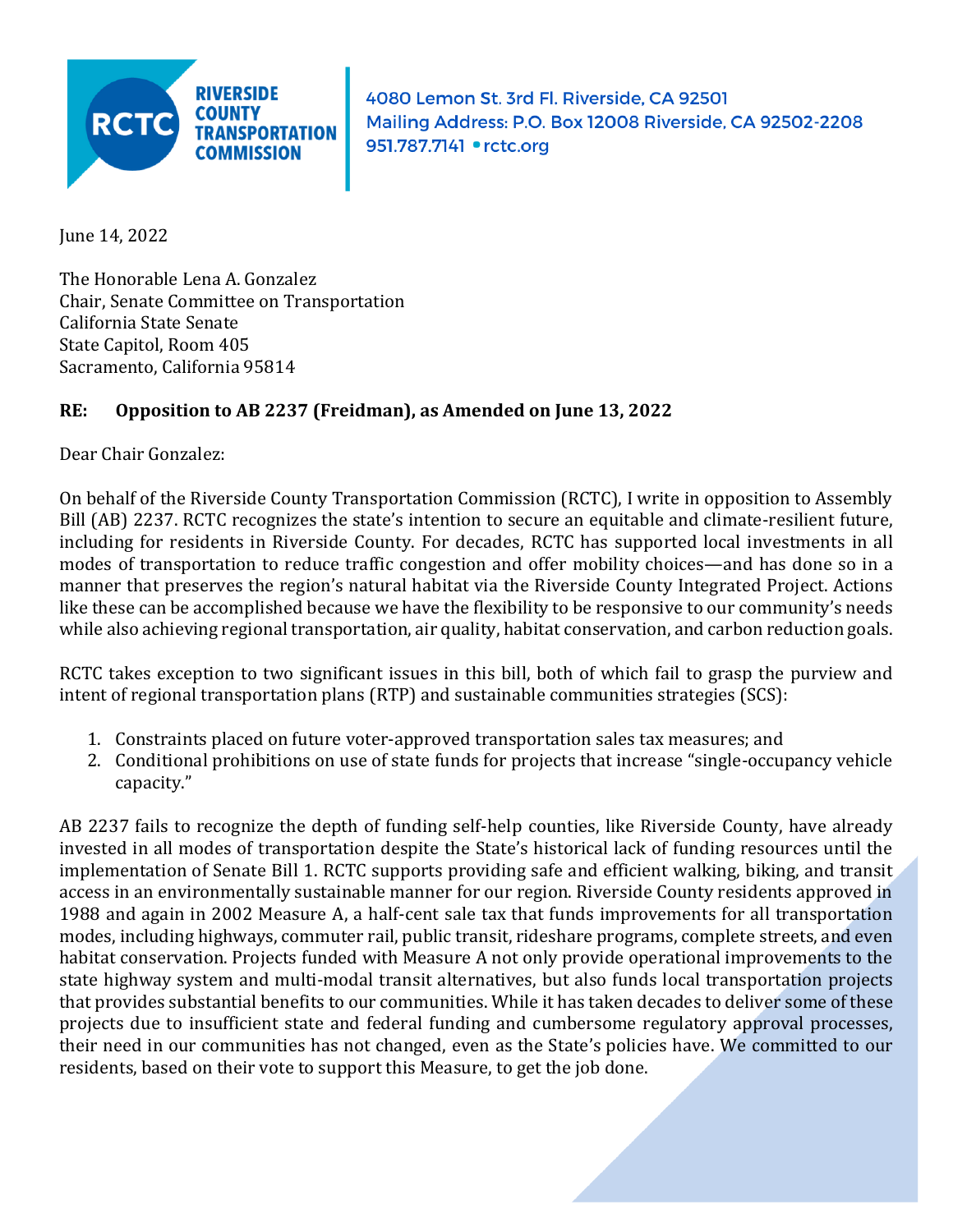The Honorable Lena A. Gonzalez June 14, 2022 Page 2

AB 2237 would usurp the will of voters that have already approved transportation sales tax measures and significantly limit the project types they may choose to fund with their own local sales tax dollars. These actions are unnecessary, overly bureaucratic, and could eliminate local officials' ability to respond to the needs of their communities. While regionally significant projects are already considered in the RTPs and SCSs, not all projects in transportation sales tax expenditure plans are considered regionally significant, nor are they all eligible for inclusion in RTPs and SCSs.

As a result, future transportation sales tax measures would be forced to omit project types that would not be included in RTPs and SCSs, such as active transportation projects, local streets and roads improvements, or even transit services and rideshare incentive programs. Furthermore, such projects in already-passed transportation sales tax measure expenditure plans such as Measure A that could also increase "single-occupancy vehicle capacity," would be severely limited by prohibitions on state funding. Local projects in rural communities such as Blythe that may rely on non-SB 1 (Beall, Chapter 5, Statutes of 2017) state funding like the Highway Users Tax Account (HUTA) to complete simple road rehabilitation or sidewalk construction could be hamstrung by insufficient funds.

RCTC also takes issue with state funds for projects that increase "single-occupancy vehicle capacity" being conditioned on the project providing, "sufficient enforceable mitigation to ensure that including the project in the sustainable communities strategy or, if applicable, alternative planning strategy will not increase emissions of greenhouse gases." This provision runs counter to the purpose of SCSs, which are designed to facilitate a system-level approach to the delivery of projects that meet the varying mobility needs of each community while achieving regional greenhouse gas reduction goals. The ambiguity of this provision may either be interpreted as codifying the bureaucratic overreach of the implementation of SB 743 (Steinberg, Chapter 386, Statutes of 2013) by the Office of Planning and Research and the California Department of Transportation, or as placing unreasonable mandates on Metropolitan Planning Organizations to incorporate project-specific mitigation provisions into RTPs and SCSs.

While the recently adopted amendments attempt to broaden the author's coalition, they instead create further uncertainty for local governments responding to the transportation needs of their communities. Local transportation agencies require both flexibility and substantially increased state investments to ensure a just transition to reliable multimodal transportation systems.

RCTC is a willing partner and will continue to work with the State to turn the page toward innovative and sustainable transportation solutions that are accessible, equitable, and inclusive. But access and equity look different from community to community and from region to region. We must work together to avoid the impacts of climate change. Still, the State must provide its own funding for regions like Riverside County  $-$  not just in coastal urban centers that are already built out  $-$  before tampering with voterapproved transportation sales tax measures. AB 2237 would deny under-resourced regions and their disadvantaged communities of a just transition to a climate-resilient future because many communities do not have the funding, infrastructure, or available space to eliminate roadway usage on command.